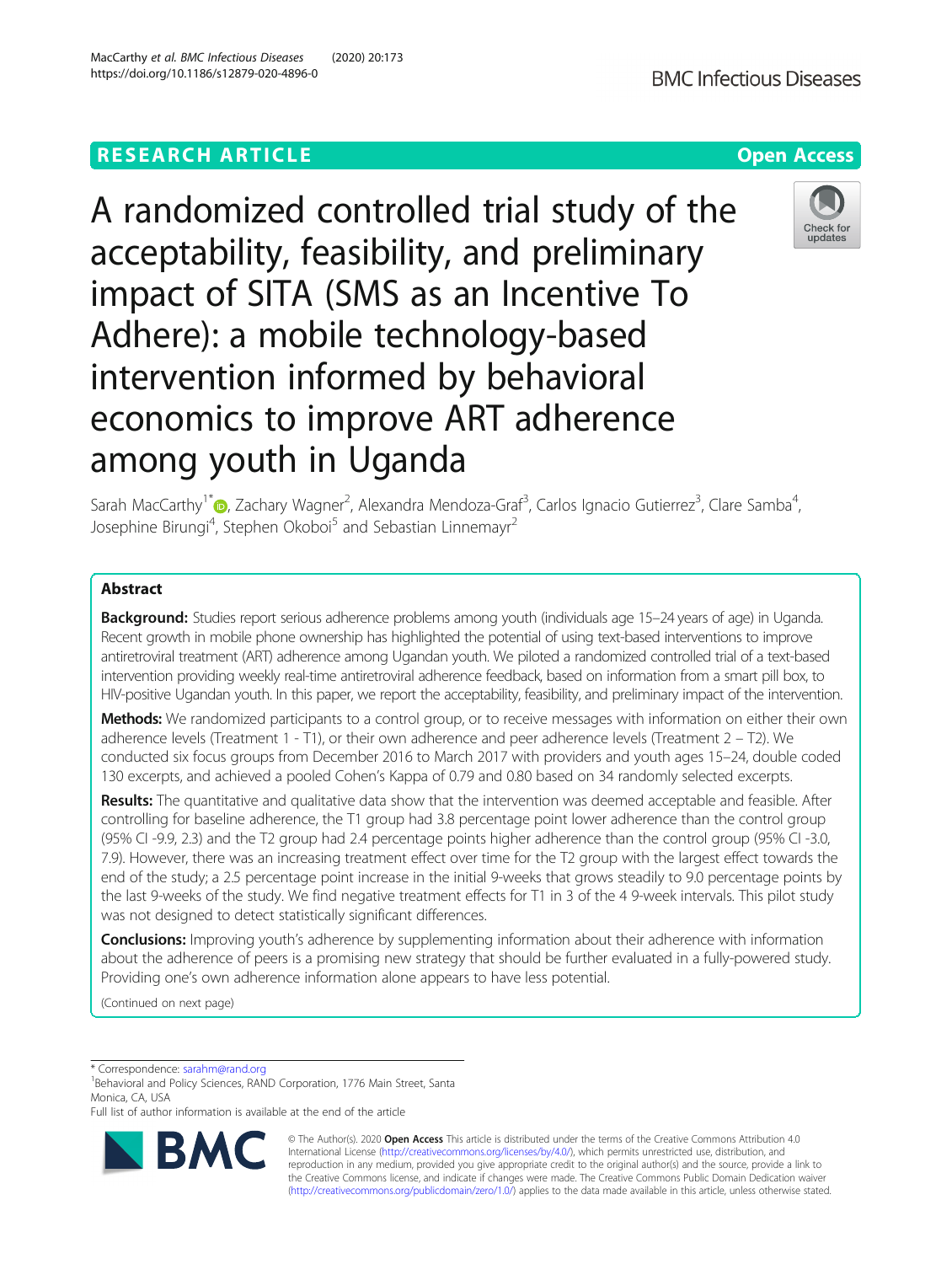(Continued from previous page) **Trial registration: [NCT02514356](https://clinicaltrials.gov/ct2/show/NCT02514356) 07/30/2015.** 

Keywords: Behavioral economics, ART adherence, Youth, Uganda

# Background

There are over 1.3 million people in Uganda living with HIV, and although those age 10–24 only make up 33% of the population, they represent 50% of the country's HIV/AIDS cases [\[1,](#page-8-0) [2\]](#page-8-0). Further, studies in Uganda report serious adherence problems among youth 15–24 years of age  $[3-7]$  $[3-7]$  $[3-7]$  $[3-7]$  $[3-7]$ , with barriers including HIV-related stigma, treatment disruptions, caretaker delay in disclosure of HIV status, lack of clinical support [\[8](#page-9-0)], and limited access to treatment in rural areas [\[9\]](#page-9-0). A systematic review focusing on youth in sub-Saharan Africa (SSA) identified additional barriers to adherence, including treatment side-effects and forgetfulness, while also highlighting facilitators, such as peer and caregiver support as well as knowledge of their own HIV status [[10\]](#page-9-0).

Recent growth in mobile phone ownership among youth in resource-poor settings [\[11](#page-9-0)] has highlighted the potential of using text-based interventions to improve antiretroviral treatment (ART) adherence [[12,](#page-9-0) [13](#page-9-0)]. Futher, the simple and low cost nature of text-based interventions are particularly appealing to address HIV in low resource settings, especially in contrast to other often time and cost intensive approaches (e.g., cognitive behavioral therapy based interventions). However, evidence supporting the effectiveness of text-based interventions is mixed [[6,](#page-9-0) [14\]](#page-9-0) and novel strategies to use phone-based messages are needed. Behavioral economics (BE) offers novel insights into systematic decisionmaking errors ('biases') that might contribute to suboptimal adherence, potentially offering a way to enhance the effectiveness of text-based interventions.

This pilot study tested approaches rooted in BE that use text messages to improve ART adherence among youth (ages 15–24). We focused on two well-documented BE biases that may be particularly relevant for youth. We designed one intervention component to address 'optimism bias'—the tendency of individuals to overestimate their capabilities [[15\]](#page-9-0). People tend to overestimate the likelihood of positive experiences and underestimate the likelihood of negative ones and youth in particular tend to be particularly overoptimistic [\[16\]](#page-9-0). Preliminary analyses of data from our previous studies found that adults overestimate their own capability to adhere to their medication; self-reported adherence was 91% on average, while electronically measured adherence was only 80%. Yet despite this poor performance, the large majority of patients (81%) believed that they would show 100% adherence in the subsequent month. This finding underscores the importance of feedback to

make respondents aware of their true adherence level. Therefore, in our intervention we used text messages to give participants weekly feedback about their recent ART adherence to counter optimism bias.

We designed a second intervention component to leverage 'reference dependence bias'—the tendency of individuals to want to equal or surpass the performance of their peers [\[17](#page-9-0)]. Peer comparison has been effective at improving health worker performance [\[18\]](#page-9-0), voting be-havior [\[19\]](#page-9-0), and energy efficiency [\[20\]](#page-9-0). Youth are particularly attuned to the behavior of their peers, so leveraging this bias may be particularly effective with this age group. We used text messages to give individuals information about the adherence of a reference group of their peers and to show how their own adherence compared to the group's adherence, with the hypothesis that this would lead the participants to try to equal or even surpass the adherence level of their peer group.

We based the text messages on data collected by Wisepill, a smartpill box device that electronically records when pills are removed from the container and sends these data to a study computer. One treatment intervention arm of the study was given only their own individual ART adherence levels (T1), and the second intervention arm was given both individual and group ART adherence levels (T2). The control arm received the usual standard of care as provided by the clinic, including any adherence support mechanisms. In this paper, we describe the results from our pilot study regarding the acceptability, feasibility, and preliminary impact of the intervention.

# **Methods**

Our quantitative [[21\]](#page-9-0) and qualitative methods [[22](#page-9-0)] are described in detail elsewhere; here we provide a brief summary of the data collected and methods used.

#### Quantitative study

Study population and recruitment: Study participants age 15–24 were recruited from The AIDS Support Organization (TASO) at Mulago clinic in Kampala, the capital of Uganda, and in the suburb of Entebbe during scheduled clinic visits. Eligibility criteria included: 1) knows own HIV status, has disclosed to caretaker (if minor); 2) in care at TASO for at least 3 months, intends to seek care from this facility for the next year, and not currently participating in another health-related study; 3) taking ART or co-trimoxazole; 4) has regular access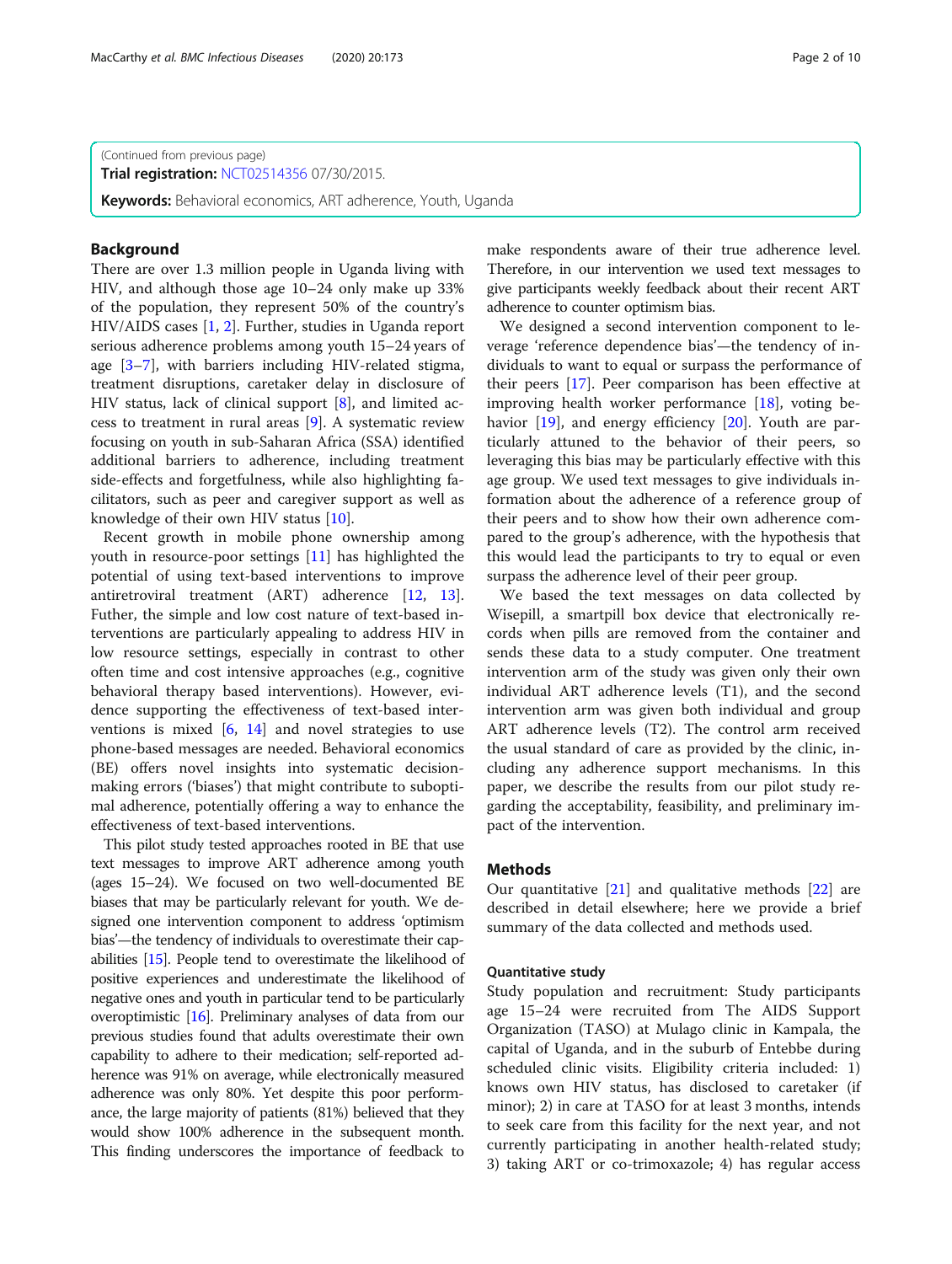to a cell-phone (at least 1 hour per day, 5 days a week); and 5) is not in boarding school (as mobile phones are often forbidden). Recruitment took place between August 2015 and February 2016.

Once recruited, participants were given a Wisepill device and told to begin using it immediately. Participant's adherence was monitored via Wisepill for 2 months before announcing their assignment to the intervention or control arms of the study (technical specifications of the device can be found at <https://www.wisepill.com/rt2000>). We excluded recruited clients who demonstrated less than 20% adherence during this two-month period because it suggested they were not using the Wisepill device, and consistent use of the device was necessary to accurately measure adherence. Twenty-four of 179 initially recruited clients (13%) were excluded for falling below this 20% threshold. Once the 179 study participants were recruited, the study team randomly assigned them to one of the three study arms using a random number generator in Stata; this method assured that treatment assignment could not subsequently be tapered and hence avoids selection bias. Importantly, clients were not informed of their random assignment until after completing the baseline survey, thereby avoiding any selection bias that may have come about if allocation to a treatment arm would have influenced participants's use of the Wisepill device.

Interventions: After this two-month monitoring period, we informed the remaining 155 participants of their randomly assigned group. In the control group  $(n = 59)$ , participants received care as usual, including any adherence support offered in the clinic. Each of the interventions lasted for 9 months. In the first treatment intervention arm (T1;  $n = 40$ ), clients received a weekly text informing them of their adherence level in the previous week as measured by the Wisepill device. This intervention was designed to provide feedback to counter the observed bias of overestimating one's own adherence. In the second treatment intervention arm (T2;  $n =$ 56), clients received information about their own adherence as well as information about the adherence level of their peers in the intervention (see Appendix Table [A1](#page-8-0) for exact wording of the weekly messages). We sent out group adherence levels between 80% and 93% to make sure not to send out adherence information that may lead recipients to take their pills at clinically suboptimal levels, or group adherence that is so high as to be perceived as demotivating. While there is not one cut-off that clearly defines clinically meaningful adherence, we set this level at 80% mean adherence after consultation with the participating clinics' medical staff. We also refrained from sending out adherence levels that may demotivate recipients, which was a concern we heard in the formative phase of the study. Using these two principles, we therefore each week first checked whether the person in the 65th percentile (based on the preintervention data, that was the percentile where usually participants fell in the desired adherence range) had an adherence level of at least 80% and under 93%; if this was not the case, we used a random number generator set at between 80 and 93% and sent out that number as that week's group adherence level.

Quantitative data: We used two sources of quantitative data: 1) two waves of participant surveys (baseline and 9-month follow-up) to collect demographics and beliefs/ behaviors related to HIV treatment; 2) data recorded by the Wisepill device, which recorded the number of doses taken by each participant during the study. Baseline surveys were conducted between October 2015 and April 2016; endline surveys began in July 2016 and ended in February 2017.

Analysis of preliminary impact: To assess the preliminary impact of the two modes of text-based interventions, we used an intention to treat framework. Specifically, we coded respondents according to their original assignment rather than whether they actually received or viewed the messages. We used linear regression to compare adherence in the intervention and control groups. We estimated average treatment effects with all postintervention periods pooled using the following regression model:

# Adherence<sub>it</sub> =  $\beta_0 + \lambda_1 T1_i + \lambda_2 T2_i + \alpha$ BaseAdherence<sub>i</sub> +  $\epsilon_{it}$ ;

where *Adherence* is the average adherence over the entire 9 months for individual  $i$  in week  $t$ ,  $T1$  and  $T2$  are indicators for T1 or T2 assignment, BaseAdherence is an indicator for the adherence level in the baseline period, and  $\epsilon$  is an idiosyncratic error term. The  $\lambda$  s represent the average treatment effects of the two interventions over the 9 study months relative to the control group.

In addition, we assessed how treatment effects evolved over time by splitting the 36 -week study into four 9 week intervals and estimated the following equation.

$$
Adherence_{it} = \beta_0 + \sum_{w=1}^{4} \lambda_w T1_i \times Int_{wt} + \sum_{w=1}^{4} \gamma_w T2_i \times Int_w + \epsilon_{it}
$$

Where the  $T1_i \times Int_w$  and  $T2_i \times Int_w$  are interaction terms between treatment assignment and time interval (relative to the difference in the baseline period  $(w = 0)$ . The coefficients,  $\lambda_w$  and  $\gamma_w$ , represent the treatment effect in each time interval. We clustered standard errors by individual to account for potentially correlated data in the error term.

Although we estimate standard errors and confidence intervals, this is a pilot study; it was not powered to detect statistically significant treatment effects. We estimated that our sample size would allow us to detect a 6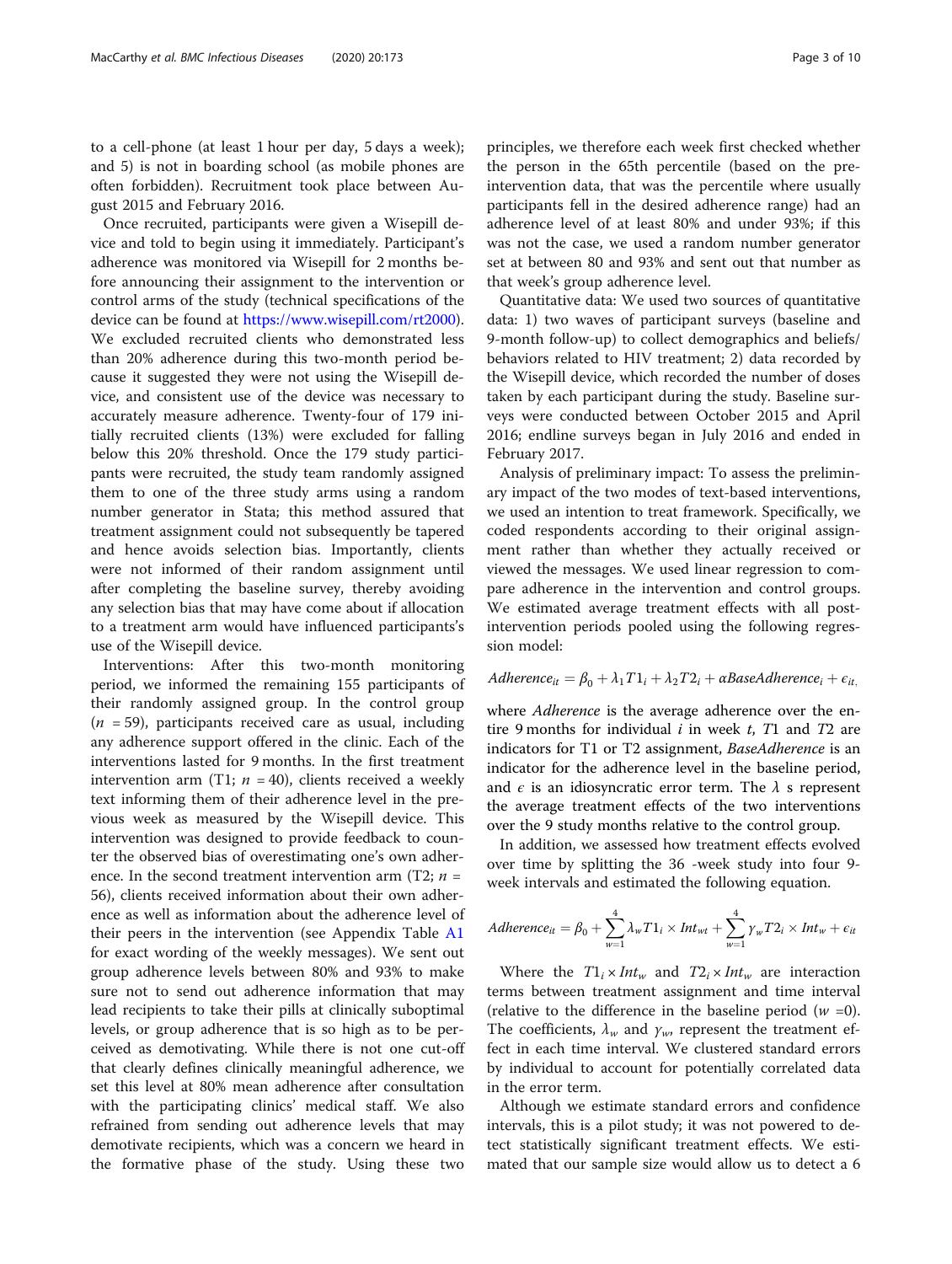percentage point effect in mean adherence between the interventions and the control group with 80% power (2 tailed t-test test).

# Qualitative study

Qualitative data: We conducted six exit focus groups (FG) - 1 with providers and 5 with youth between December 2016 and March 2017 to evaluate satisfaction with the intervention arms and to identify areas for improvement (Table 1).

For the provider FG, all providers with frequent patient contact were asked to participate in the FG. Patient FGs were divided between participants over 18 years of age and under 18 years of age. For all FGs, verbal consent was obtained (as requested by the study IRBs). Trained recruiters emphasized repeatedly that participation was voluntary, and that the same quality of services would be provided irrespective of whether the patient decided to participate. Providers were given the equivalent of \$16 USD for their participation and patients received reimbursement of about \$8 USD. All participants were also given lunch, a snack, and transportation money to the FG. These incentives were consistent with those provided for other studies at the same clinic.

All FGs were transcribed, translated from Luganda into English, and uploaded into the qualitative analysis software Dedoose. We used a directed content analysis approach: our relevant research provided guidance for identifying the intial themes (e.g., acceptability of receiving individual versus group adherence information) while also providing flexibility for additional themes to emerge (e.g., implementation challenges) [[23](#page-9-0)]. Therefore we developed our preliminary codebook based on initial themes that we had anticipated, and revised it as two researchers jointly reviewed and coded a subset of transcripts, summing up to 130 excerpts. Revisions to the codebook were made; the final version included definitions for code with example text when helpful. The two researchers established inter-rater reliability on a set of 34 randomly selected exerpts based on a pooled Cohen's Kappa of 0.79 and 0.80. The remaining interviews were single-coded, and any issues raised were discussed weekly. We complemented qualitative findings with summary notes from study staff.

Assessment of acceptability and feasibility: We drew on existing frameworks in the peer-reviewed literature to discuss core components of acceptability [[24\]](#page-9-0) and feasibility [[25\]](#page-9-0). We describe acceptability based on the framework provided by Sekhon and colleagues [[24\]](#page-9-0) that assesses acceptability of an intervention based on cognitive and emotional responses to it. Tickle-Degnen [[25](#page-9-0)] suggests determining feasibility based on four types of assessments: management, resource, scientific, and process. Adequate management of the study and adequate resources to conduct it are requirements for NIH funding. Here we focus on the scientific and process assessments (e.g., reliability of our measurement tools, adherence to study procedures) that determine the feasibility of large-scale implementation.

## Results

Demographic characteristics of participants are shown in Table [2](#page-4-0). All participants had similar baseline adherence levels. Compared with the control group, participants in the two treatment arms were more likely to be male and have English as their first language. They also had a higher monthly income.

# Acceptability results

Intervention coherence – Do participants understand SITA? Qualitative data showed that participants understood the intervention protocols. They viewed SITA as an intervention to improve their adherence and emphasized the helpful role of Wisepill and receipt of adherence information.

Affective attitude – How do participants feel about SITA? Both quantitative and qualitative data show partiicpants had positive attitudes about SITA. In the follow-up survey data, 96.6% of participants reported that they would remain in the intervention if they had the choice (95.3% in the T1 group and 97.8% in T2), and 84.2% said there was nothing about SITA that they did

Table 1 Characteristics of Exit Focus Groups

| <b>Lable</b> I Characteristics Of EAR FOCUS CIOUDS |                                                                                                     |                                                                                                                    |  |  |
|----------------------------------------------------|-----------------------------------------------------------------------------------------------------|--------------------------------------------------------------------------------------------------------------------|--|--|
| Type of FG participant                             | Eligibility criteria                                                                                | Participants                                                                                                       |  |  |
| Providers $(n = 1)$                                | Requested participation from all providers who had<br>frequent contact with youth enrolled in SITA. | 7 participants: 3 counselors, 1 drug dispenser/pharmacist,<br>client representative, 2 study coordinators          |  |  |
| Patient - Youth $(n = 4)$                          | Participants in either of the treatment arms                                                        | Entebbe T1: 5 youth age 18+ including 2 female, 3 male<br>age 18+ and 3 minors age < 18 including 2 female, 1 male |  |  |
|                                                    |                                                                                                     | Entebbe T2: 9 youth age 18+ including 4 male, 5 female                                                             |  |  |
|                                                    |                                                                                                     | Mulago T1: 9 youth age 18+ including 2 male, 7 female                                                              |  |  |
|                                                    |                                                                                                     | Mulago T2: 7 youth age 18+ including 1 male, 6 female                                                              |  |  |
| Patient - Minors $(n = 1)$                         | Participants in either of the treatment arms, but<br>all below age 18                               | Mulago - minors only group: 5 minors below age<br>18 including 2 male, 3 female                                    |  |  |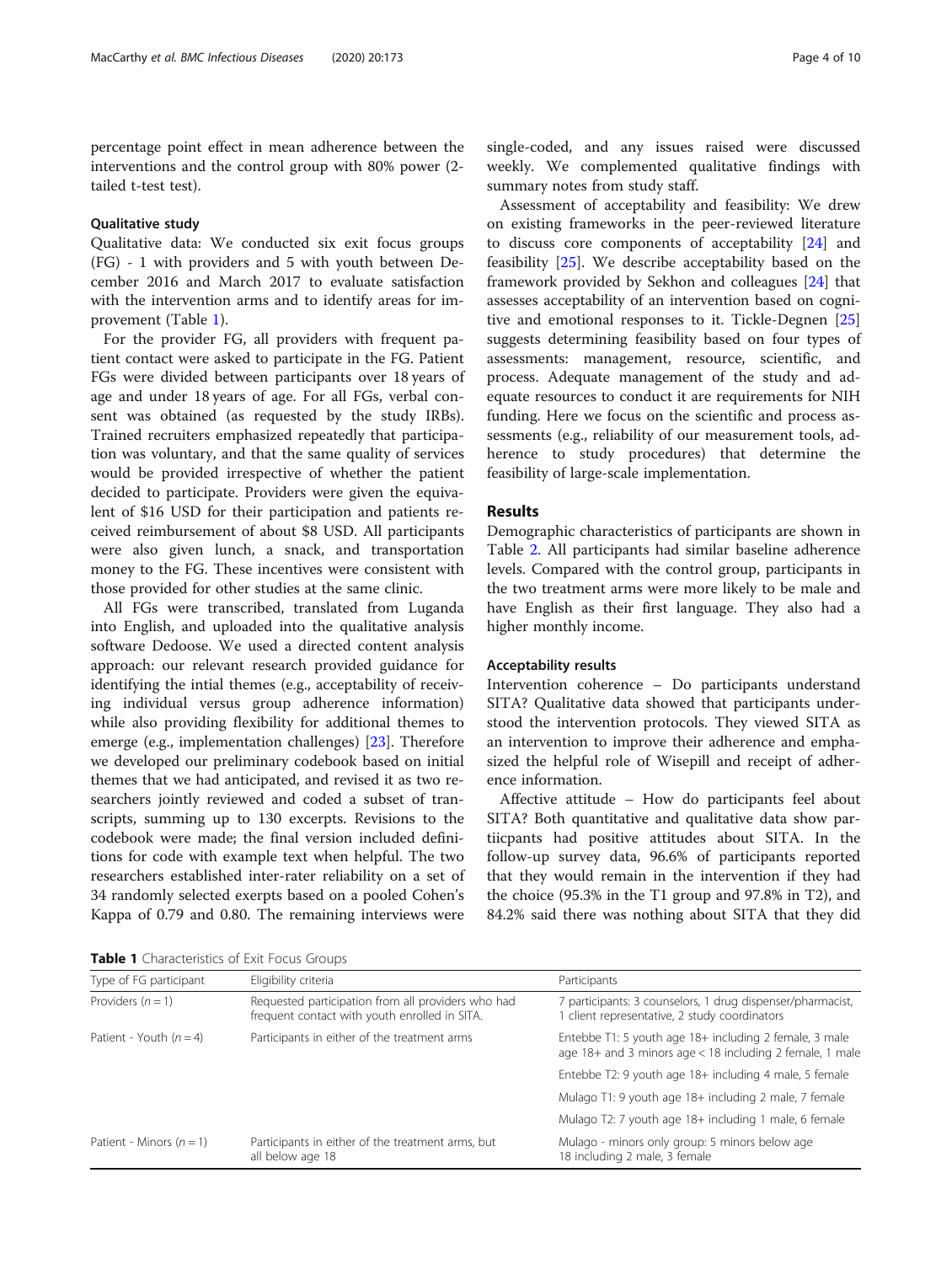<span id="page-4-0"></span>Table 2 Balance between Groups at Baseline

|                               | Control | T1   | T <sub>2</sub> |
|-------------------------------|---------|------|----------------|
| N                             | 53      | 35   | 49             |
| Baseline Adherence            | 0.81    | 0.79 | 0.79           |
| Male                          | 0.17    | 0.26 | 0.20           |
| English Preferred Language    | 0.51    | 0.66 | 0.63           |
| Can Read Newspaper            | 0.85    | 0.83 | 0.88           |
| Completed Secondary Education | 0.66    | 0.63 | 0.73           |
| Currently Employed            | 0.51    | 043  | 0.45           |
| Monthly Income (USD)          | 5.86    | 9.10 | 9.42           |
| Has Bank Account              | 0.15    | 0.40 | በ 27           |

Notes: T1 = Received text messages with their own adherence information only, T2 = Received text messages with their own adherence as well as the adherence information of their peers

not like (86.0% in T1 and 82.6% in T2). In the FGs, many participants in T2 reflected on enjoying the competition with their peers that was brought about by receiving information on peer adherence, while only one person from T1 mentioned liking the competition it caused from voluntarily sharing adherence information with peers. Further, several participants from both T1 and T2 felt that SITA boosted their morale and prompted them to take their ART medication.

Self-efficacy – Are participants able to perform the SITA activities? The intervention has two key components: use of the Wisepill device and use of the mobile phone to which SMS were delivered.

With respect to the Wisepill devise, the quantitiatve data shows that it recorded an 88% median level of adherence for participants, suggesting that most people used the Wisepill device to store their medication. Aditionally the survey showed that participants were generally very fond of the Wisepill device: more than half of participants reported that Wisepill was the part of the study they liked the most. The FGs found that many participants said their least favorite part of the study was having to give the device back. Further, participants in both treatment arms said that the Wisepill device was easy to move with and that the device itself helped as a reminder to take their medication. In the FGs, participants reported experiencing some challenges with the device–e.g., difficultly charging it; however, overall they appreciated its benefits. Anecdotal evidence from study staff noted some challenges in receiving Wisepill devices (e.g., fees required upon receipt at the airport) and preparing the devices for distribution (e.g., packaging the device along with the required cables, batteries, and plugs).

The second key protocol component was use of the mobile phone to which text messages were delivered. The quantitative data reveal exposure to the text messages was high, suggesting strong usage. Specifically, 75% of participants reported reading the messages every week, and 85% said they read them most weeks. Of note, wrong individual adherence information was sent on 82 occasions. Staff notes suggest that the errors were due to technological difficulties with SIM cards when trying to register them with the Ugandan phone service provider. In the FGs, participants reported that receiving inaccurate information undercut their desire to further improve their adherence. The study team subsequently resolved this problem in cooperation with the cell service provider.

Perceived effectiveness – Did participants think SITA was effective? Both the quantitative and qualitative data show that participants also thought SITA was effective. In the follow-up survey, 97.7% reported benefiting from being part of the SITA program (95.4% in the T1 group and 100% in the T2 group), and all participants reported that other youth at the clinic would benefit from being part of SITA. The FGs revealed that SITA consistently helped participants to take their medications on time. Further, participants noted that SITA's impact extended beyond the specific act of taking their medication: in many ways, the program improved their overall outlook on life and generated renewed focus on their health.

Representative qualitative quotes that support the key findings on acceptability are shown in Table [3.](#page-5-0)

### Feasibility results

Scientific assessments – Is SITA safe and standardized, and does it use valid measures? Study safety was established through the ethics approval processes at the RAND Corporation, TASO, and the Uganda National Council for Science and Technology. In addition, the study protocol was published in the clinical trials registry (ClinicalTrials.gov Identifier: [NCT02514356](https://clinicaltrials.gov/ct2/show/NCT02514356) [[21](#page-9-0)]). All measures of adherence are established using the electronic medication monitoring system Wisepill.

Process assessment – What is the recruitment process and are study procedures followed? Figure [1](#page-6-0) (CONSORT Flow Diagram) demonstrates that the eligibility criteria were feasible and not too narrow. Specifically, the quantitative data show that, of the 229 individuals approached, 32 were ineligible, most often because they did not have a working phone or did not meet the age requirement; 18 declined to participate in the study because they were not interested, or they provided no explanation. Staff notes also highlight that participants were concerned about potential disclosure of their HIV status (e.g., as a result of receiving calls from study staff associated with TASO, a known HIV service provider in the area). Despite these issues, target numbers were readily achieved. Of those recruited for the study, 24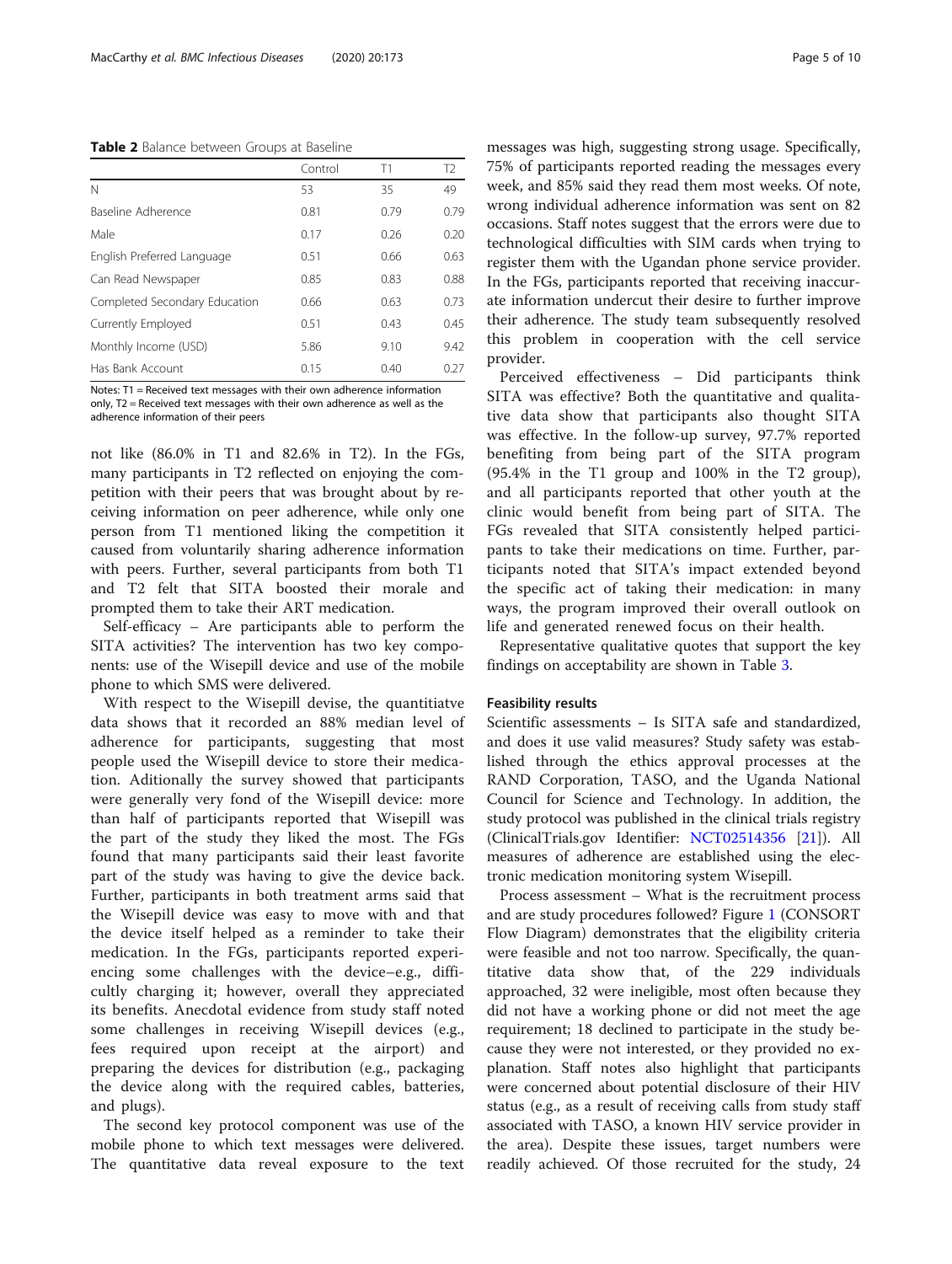#### <span id="page-5-0"></span>Table 3 Acceptability Results

| Acceptability<br>Component | Quotes                                                                                                                                                                                                                                                                                                                                                                                                                                                                                                                                                                                                          |
|----------------------------|-----------------------------------------------------------------------------------------------------------------------------------------------------------------------------------------------------------------------------------------------------------------------------------------------------------------------------------------------------------------------------------------------------------------------------------------------------------------------------------------------------------------------------------------------------------------------------------------------------------------|
| Intervention<br>Coherence  | "If [] you have the device, it helps you remember<br>to take your drugs on time and also keeps drugs<br>safe and helps to inspire you with the messages."<br>(Treatment Group 1)                                                                                                                                                                                                                                                                                                                                                                                                                                |
| Affective Attitude         | Enjoying the Competition: "I would not love to lose<br>SITA because it really changes a lot of people's lives,<br>and it has really changed my life because if I<br>compare, sincerely speaking, my life now with the<br>life backward or before SITA, it was really miserable<br>in that I didn't have anything to push me. But now<br>with this project, there was competition, I was<br>competing with the rest of my colleagues. I always<br>wanted good marks from SITA, so it really<br>encouraged me with all my friends. It really<br>changed our lives. It was very wonderful."<br>(Treatment Group 1) |
|                            | Increased Morale: "When you have the Wisepill<br>device, it comes to your mind that someone will<br>know whether you took drugs or not so it was<br>always boosting morale." (Treatment Group 2)                                                                                                                                                                                                                                                                                                                                                                                                                |
|                            | Helpful Reminders: "[SITA] was so good generally<br>especially to us who used not to take our drugs<br>well so it reminded us so much (Treatment Group<br>1)                                                                                                                                                                                                                                                                                                                                                                                                                                                    |
| Self-Efficacy              | Use of Wisepill Device: "You can easily move with it<br>without anyone knowing what you are carrying and<br>it's only you that knows. One can easily mistake it<br>for a power bank and not mind about it. It was very<br>good especially making it easy to move with it<br>rather than moving with medication containers<br>while making noise." (Treatment Group 2)                                                                                                                                                                                                                                           |
|                            | Use of SMS Messages: "I was eager to see the<br>message because I very much wanted to see my<br>percentage. Whenever, I saw my percentage for<br>example like 30% or 50%, I would ask myself why it<br>is 50%? I would ask myself, [and] it seemed here I<br>skipped some minutes, so I am going to start to<br>have to be punctual because poor adherence<br>denied me a chance of the right percentage."<br>(Treatment Group 1)                                                                                                                                                                               |
| Perceived<br>Effectiveness | Taking medication on time: "According to me,<br>[Wisepill] is good because I used to take my drugs<br>on a daily basis but not on time. It used to motivate<br>me and I would say, let me take drugs on time so<br>that I score good marks because someone is<br>monitoring me, so it always reminded me to take<br>drugs on time. That was its merit." (Treatment<br>Group 1)                                                                                                                                                                                                                                  |
|                            | Improved their overall quality of life: "It made me<br>happy because before they gave it to me, I<br>[thought] that even if I take the medication at the<br>time I want, so long as I take, but for me it taught<br>me that I have to take it on time It made me set<br>an alarm in my phone. If it rings I just know that I<br>am missing something. In other words, it changed<br>my life." (Treatment Group 1)                                                                                                                                                                                               |

failed to reach sufficient adherence in the pre-baseline period to warrant further study participation. Attrition was low, with only 8 (5 in control group, 3 in T2, and 0 in T1) of 155 participants lost to follow-up (5.16%).

# Preliminary impact results

The average effect over the entire 36 weeks was relatively small and statistically insignificant for both intervention groups. Adherence was 81.1% in the control group, 76.5% in T1 group, and 82.5% in the T2 group. After controlling for baseline adherence, the T1 group had 3.8 percentage point lower adherence than the control group (95% CI -9.9, 2.3) and the T2 group had 2.4 percentage points higher adherence than the control group (95% CI -3.0, 7.9). However, the average effect masks an increasing treatment effect over time for T2. To demonstrate this, Fig. [2](#page-7-0)a shows trends in adherence for the different study arms (smoothed using locally weighted scatterplot smoothing) over the 36 weeks and Fig. [2b](#page-7-0) shows treatment effects in each of the four 9-week intervals. Over the course of the study, adherence in the control group and in the T1 (own adherence information) group steadily dropped off. The control group began at over 80% adherence but fell to about 70% by the end of the study. The T1 group decreased from around 84 to 74%. In the T2 group, adherence increased initially and the subsequent drop off was less stark than in the other two groups. Adherence in the T2 group remained between 80 and 85% for the duration of the study. Figure [2b](#page-7-0) shows a 3 percentage point increase in adherence in the initial 9-weeks that grows to 9 percentage points by the last 9-weeks of the study. We found negative treatment effects for T1 in 3 of the 4 intervals.

Because this is a pilot study, our sample size is not large enough to give us sufficient power to detect statistically significant effects. However, the direction and magnitude of the treatment effects for T2 are promising; the T1 intervention shows no signs of impact. In other words, giving adolescents information about their own adherence (T1) does not appear to improve adherence, but giving them information about their own adherence relative to their peers (T2) shows promise for increasing adherence.

# **Discussion**

In this paper, we use established criteria to determine the acceptability, feasibility, and preliminary impact of a pilot intervention testing a novel approach to improve ART adherence based on behavioral economics and mobile health technologies. We provide evidence that SITA was acceptable and feasible among Ugandan HIV positive youth. Our analysis of preliminary impact suggests that giving individuals information on their own adherence does not improve adherence, but giving them information on their adherence relative to their peers could potentially improve their adherence. These results have important implications for the design of interventions aimed at increasing youth ART adherence.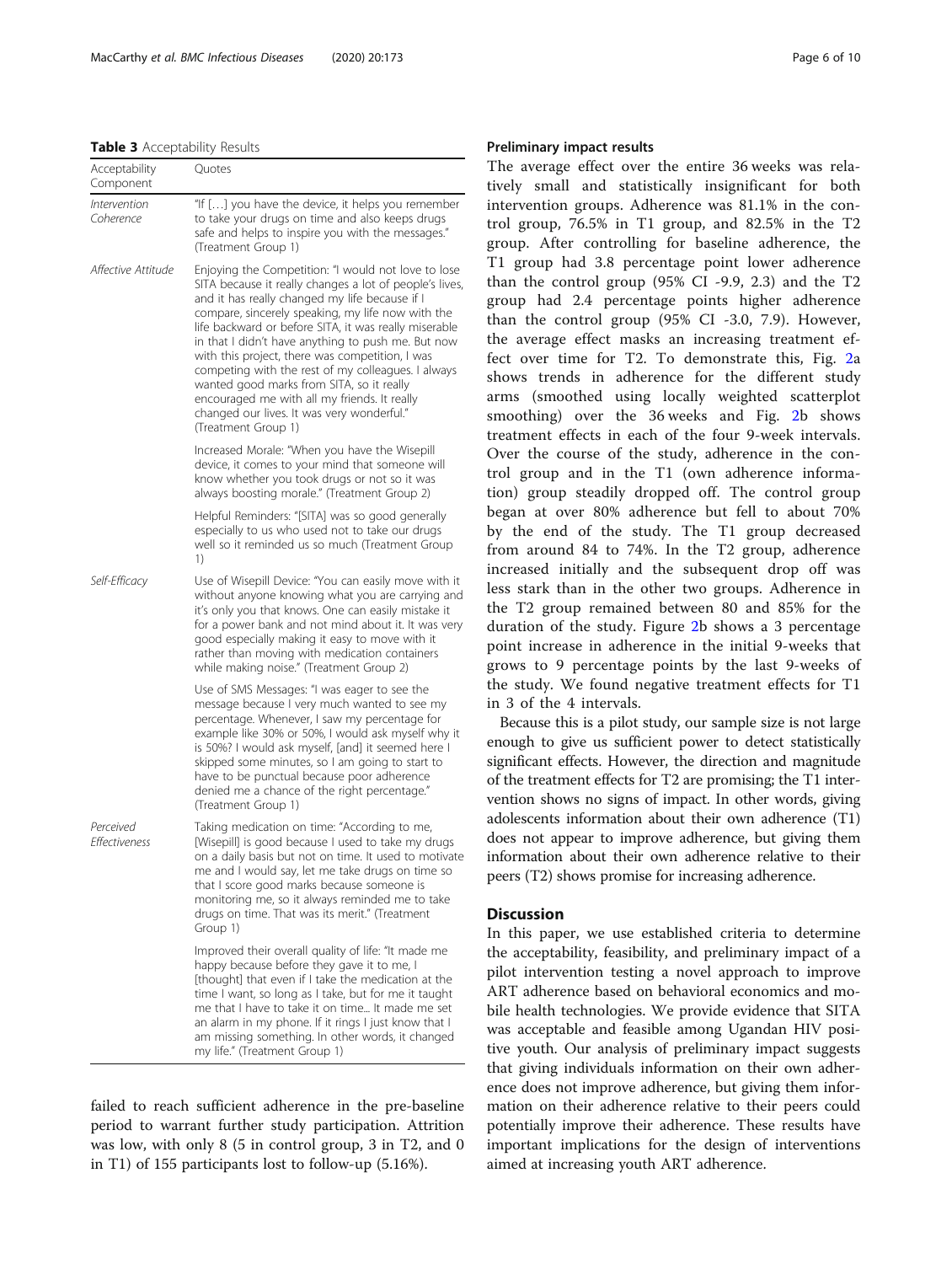<span id="page-6-0"></span>

Our analysis of acceptability focused on determining whether providers and youth considered SITA to be appropriate, beneficial, and not prohibitively burdensome. Both our quantitative and qualitative data show that youth understood SITA and felt positively about it. Thus, while many simple text message interventions have evolved to more advanced app development, several studies have shown that participants fail to take up or disengage from mobile health interventions over time  $[26-28]$  $[26-28]$  $[26-28]$  $[26-28]$ . Our pilot data suggest that our use of BE to address known biases (e.g., optimism bias and reference dependence bias) may enable the continued use of relatively simple technology and still improve ART adherence. This is especially important in resource poor settings such as Uganda, where 'light touch' interventions, meaning those requiring minimal financial or human resources, are needed that can still generate meaningful effect sizes.

The pilot study established the feasibility of sending text messages with information on a participant's own adherence and adherence performance relative to peers. Receipt of group information has been shown to effectively improve other health behaviors, such as increased physical activity  $[29-31]$  $[29-31]$  $[29-31]$  $[29-31]$  $[29-31]$  and improved food choices  $[31-33]$  $[31-33]$ , as well as minimizing alcohol use [[34](#page-9-0)] and improving sexual health [\[35](#page-9-0), [36\]](#page-9-0). Our pilot data suggests that it may also be used to improve ART adherence. Of note, some initial technical problems occurred with the use of Wisepill to relay the adherence information, however the issues were subsequently resolved. While use of Wisepill has been shown to be effective in other resource-poor settings [[37](#page-9-0), [38](#page-9-0)], our study highlights the need to maintain clear lines of communication with Wisepill distributors and local phone service providers, and to conduct routine data checks with participants to ensure accurate reporting of adherence. We also examined SITA's safety, reliability of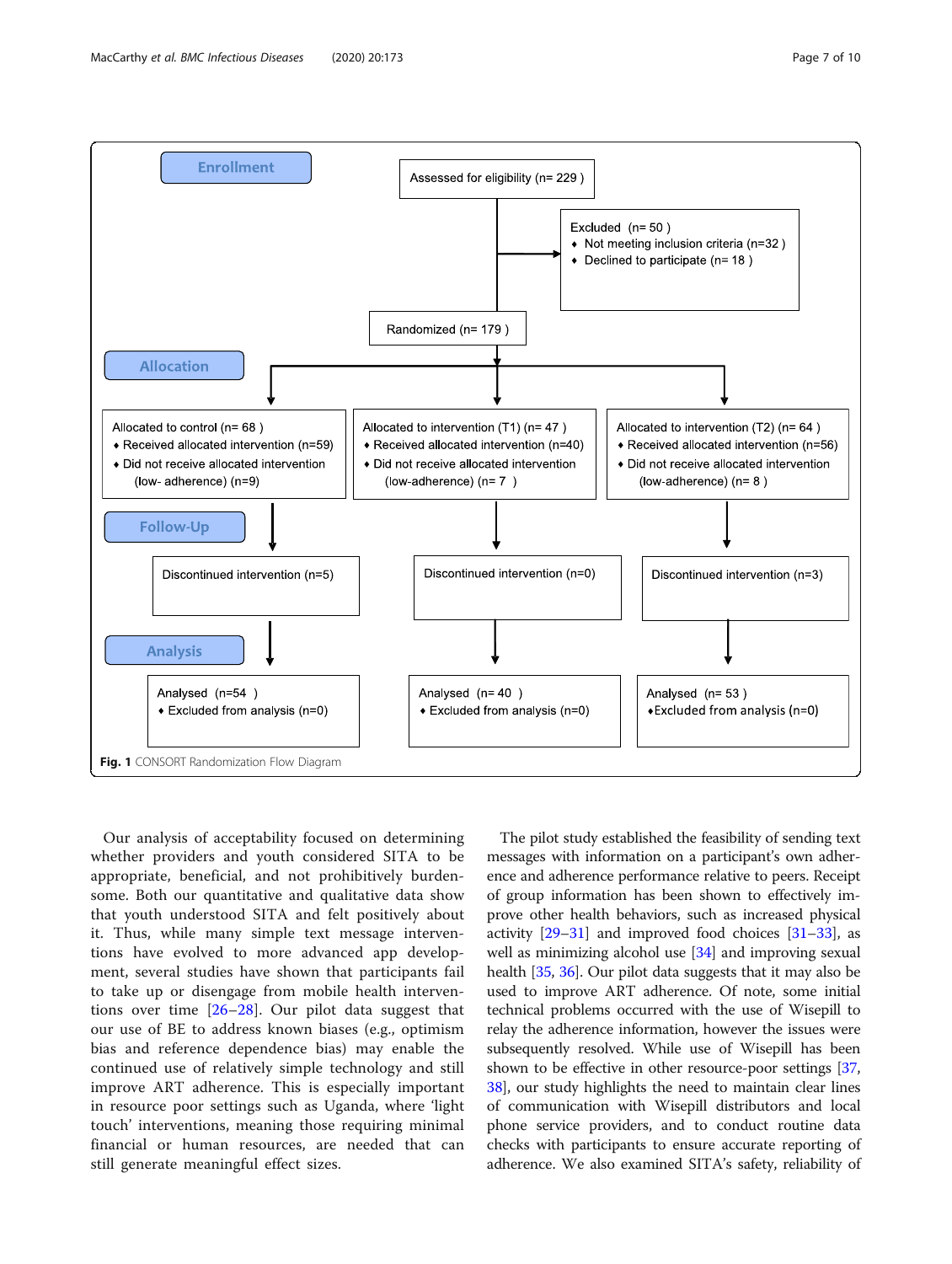<span id="page-7-0"></span>

our measurement tools (e.g., the Wisepill device), feasibility of our recruitment process (size of eligible population, refusal and recruitment rates, and attrition), and adherence to study procedures (e.g., consistent use of the Wisepill device and retention of mobile phones).

Feedback from study staff highlighted several changes that could improve study implementation going forward. For example, they recommended identifying one individual to manage logistics associated with Wisepill, potentially helping to overcome some of the challenges in successfully receiving the devices in-country. Further, study staff noted that creating stronger contractual agreements with the phone company could facilitate communications when challenges arose (e.g., ensuring the phone company is willing to provide regular reports about the number of text messages sent, the number of messages bouncing back due to disconnected lines, etc.). Finally, study staff provided suggestions about increasing use of Wisepill among those participants who are hesitant to engage with technology. For example, participants who were concerned that the Wisepill device would signal their HIV status could be given potential responses when asked what the device was for (e.g., storage of vitamins, a power bank). Alternatively, if participants, especially those in more rural areas, referenced concerns about their ability to consistently charge their cell phones, it could be helpful to make additional batteries available, or send texts reminding them to charge their phone.

Findings from this pilot study suggest that giving individuals information on their own adherence does not improve adherence, but giving them information on their adherence relative to their peers may improve their adherence. A subsequent study at scale should be implemented to confirm these results and investigate whether the intervention works through the conceptual pathways hypothesized—countering optimism bias by providing own adherence information, and activating the power of social norms by providing information on the performance of the peer group.

### Limitations

The study has both limitations and strengths. First, we have limited data on participants who were excluded or dropped out during the intervention, minimizing our understanding of how such factors might affect future scale up of SITA. In particular, the sample was selected based on their use of Wisepill in the pre-baseline period (13% were excluded because they did not use the device consistently within the first 2 months of receiving the device) and some people declined to participate (9% of those eligible). Therefore, other strategies may be needed for individuals who are not comfortable using technology in this context. Second, we did not collect demographic information for the FG participants; thus despite our structured sampling frame, we cannot adequately compare similarities and differences between those who participated in the FGs compared to the intervention as a whole. Third, there was no clinical guidance to inform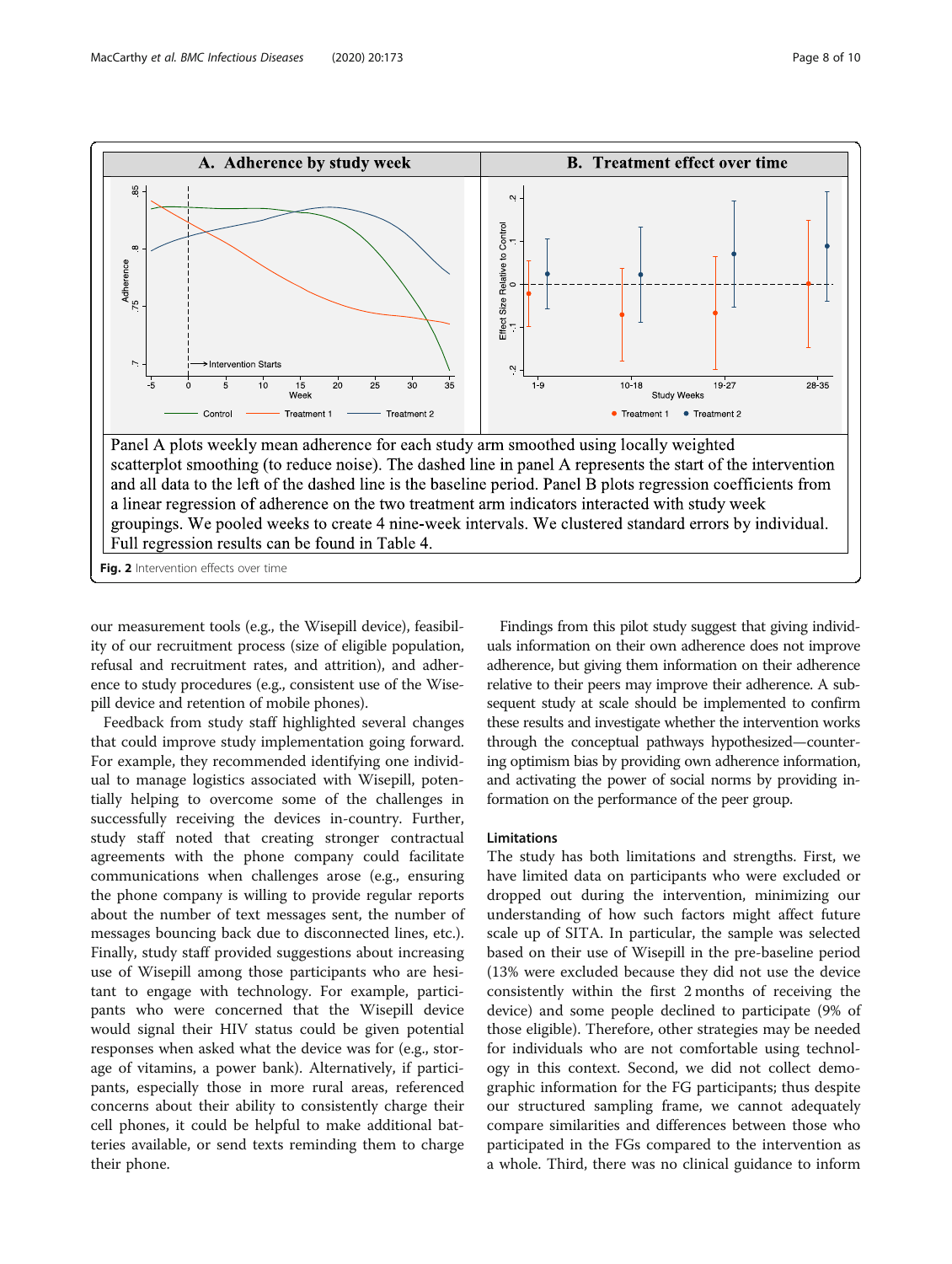<span id="page-8-0"></span>our definition of low adherers, so an arbitrary cutpoint was selected. Fourth, our study may also be limited by the Hawthorn effect associated with exposing all groups (including the control group) to the Wisepill device. The control could have increased their adherence in response to this device, because they knew their adherence was being monitored. Fifth, we had limited information on the adherence behavior of participants at baseline, and therefore we could not perform blocked randomization based on adherence characteristics. This would have likely improved the precision of our quantitative results. Finally, though this study was adequately powered for a pilot, a larger sample is needed to confirm our findings. A subsequent study at scale should be implemented to confirm these results and investigate whether the intervention works through the conceptual pathways hypothesized countering optimism bias by providing own adherence information, and activating the power of social norms by providing information on the performance of the peer group. For example, T1 has a negative signed (though statistically insignificant) effect, which is counter-intuitive, and we do not have a good understanding of why this might occur. Future research will help understand if this is a real effect or an artifact of the small sample.

These limitations are balanced with significant strengths. Using both quantitative and qualitative data, our study assesses the acceptability, feasibility, and preliminary impact of a novel approach to using SMS messages to promote adherence. We used existing frameworks for our analysis of 'acceptability' and 'feasibility,' terms that are commonly used but rarely defined further. Finally, we further added insight from study staff to identify implementation challenges and suggest how future studies could overcome issues highlighted here.

# Conclusion

The intervention tested in this pilot study was found to be acceptable and feasible. The study provided preliminary evidence that giving youth information on their adherence relative to their peers can improve youth's adherence. As the range of resource-intensive approaches to improving adherence grows, this simple and low cost approach warrants further investigation.

# Supplementary information

Supplementary information accompanies this paper at [https://doi.org/10.](https://doi.org/10.1186/s12879-020-4896-0) [1186/s12879-020-4896-0.](https://doi.org/10.1186/s12879-020-4896-0)

Additional file 1: Table A1. Messages sent to participants in each treatment group.

#### Abbreviations

TASO: The AIDS Support Organization; ART: Antoretroviral therapy; SSA: Sub-Saharan Africa; BE: Behavioral economics; FG: Focus group; HIV: Human immunodeficiency virus; SITA: SMS as an Incentive To Adhere

#### Acknowledgments

We would like to thank staff at TASO and in particular the participants who gave so generously of their time and insights. We'd also like to thank Mary Vaiana for her careful review of the manuscript.

#### Authors' contributions

SM: analysis and interpretation of FG data; preparation of manuscript. ZW: analysis and interpretation of quantitative data; preparation of manuscript. AMG: analysis and interpretation of qualitative data; preparation of manuscript. CIG: acquisition of subjects and/or data; preparation of manuscript. CS: acquisition of subjects and/or data; preparation of manuscript. JB: acquisition of subjects and/or data; preparation of manuscript. SO: acquisition of subjects and/or data; preparation of manuscript. SL: concept and design; analysis and interpretation of data; preparation of manuscript. All authors read and approved the final manuscript.

#### Funding

The research is funded by National Institute of Mental Health (NIMH) grant MH107218. The sponsor (NIH) had no involvement in the: 1) study design; 2) collection, analysis and interpretation of data; 3) the writing of the report; and (4) the decision to submit the manuscript for publication. SM wrote the first draft of the manuscript and no honorarium, grant, or other form of payment was given to anyone to produce the manuscript.

#### Availability of data and materials

The datasets generated and/or analysed during the current study are not publicly available due confidentiality concerns, but are available from the corresponding author on reasonable request.

#### Ethics approval and consent to participate

All procedures performed in studies involving human participants were in accordance with the ethical standards of the institutional and/or national research committee and with the 1964 Helsinki declaration and its later amendments or comparable ethical standards. Ethics approval for this study was provided by RAND's Human Subjects Protection Committee (HSPC) (Reference IRB00000051) on 8/7/2014 and by the TASO Research Ethics Committee (REC), reference number TASOREC/07/15-UG-REC-009. Further the study was approved by the Uganda National Council for Science and Technology (no assigned number). As requested by the study IRBs, youth provided verbal consent whereas the adults provided written consent.

#### Consent for publication

Not Applicable.

#### Competing interests

The authors declare that they have no competing interests.

#### Author details

<sup>1</sup> Behavioral and Policy Sciences, RAND Corporation, 1776 Main Street, Santa Monica, CA, USA. <sup>2</sup> Economics, Sociology, Statistics, RAND Corporation, Santa Monica, CA, USA. <sup>3</sup>Pardee RAND Graduate School, Santa Monica, CA, USA.<br><sup>4</sup>TASO Haanda, Kampala, Haanda, <sup>5</sup>Infectious Diseases Institute, Makerere. TASO Uganda, Kampala, Uganda. <sup>5</sup>Infectious Diseases Institute, Makerere University, Kampala, Uganda.

# Received: 28 May 2019 Accepted: 17 February 2020 Published online: 24 February 2020

#### References

- 1. HIV/AIDS, U.N.P.o. Global AIDS Monitoring 2018: indicators for monitoring the 2016 United Nations Political Declaration on Ending AIDS. Viena: UNAIDS; 2017.
- 2. The Alan Guttmacher Institute. Adolescent in Uganda: Sexual and reproductive health, in Research in Brief. New York, NY: The Alan Guttmacher Institute; 2005. p. 1–4.
- 3. Adejumo OA, et al. Contemporary issues on the epidemiology and antiretroviral adherence of HIV-infected adolescents in sub-Saharan Africa: a narrative review. J Int AIDS Soc. 2015;18(1):20049.
- 4. Hudelson C, Cluver L. Factors associated with adherence to antiretroviral therapy among adolescents living with HIV/AIDS in low-and middle-income countries: a systematic review. AIDS Care. 2015;27(7):805–16.